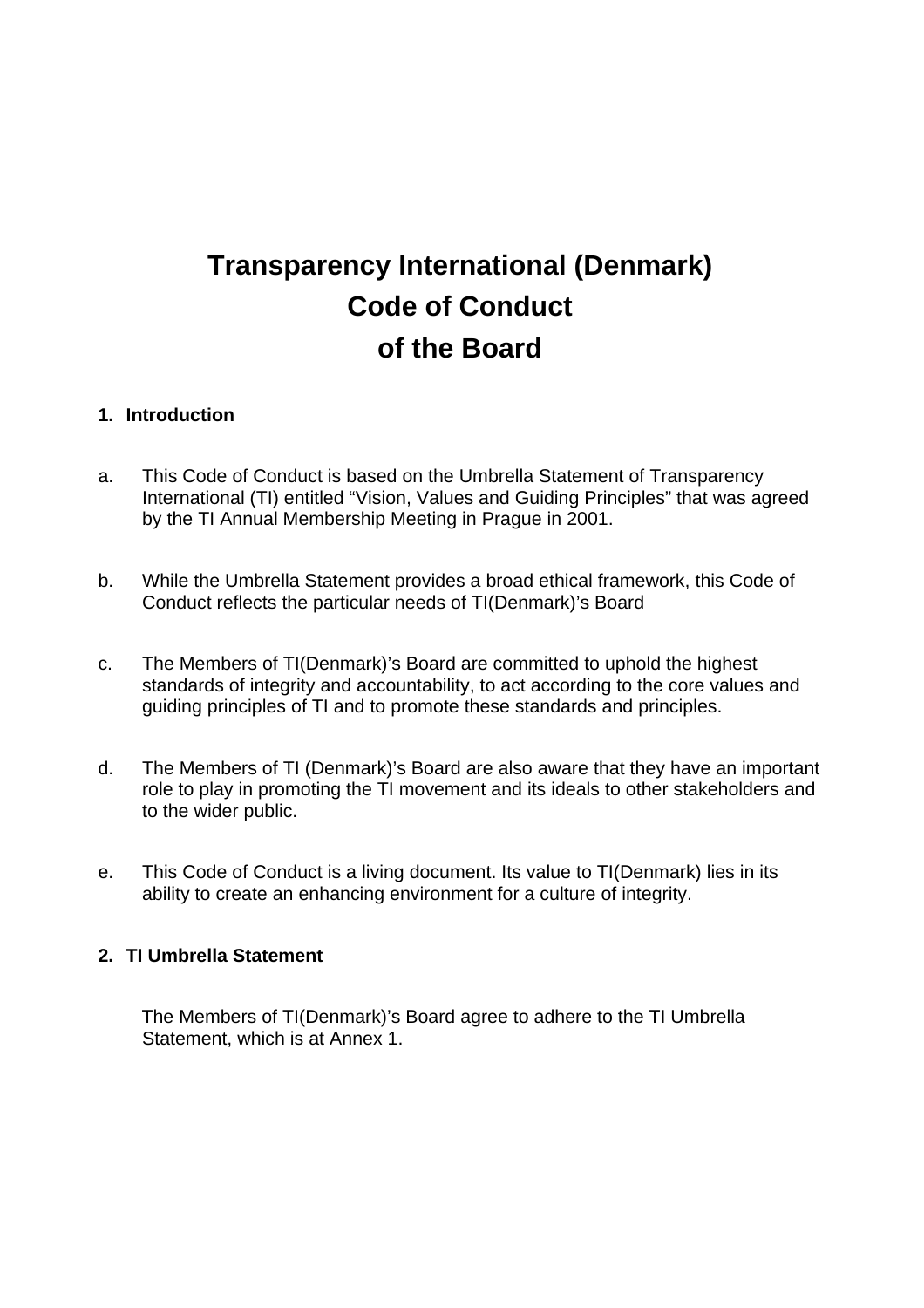#### **3. TI Conflict of Interest Policy**

 The Members of TI(Demark)'s Board agree to comply fully with the Conflict of Interest Policy, which is at Annex 2, and to complete the Register of Interests which is at Annex 3.

#### **4. Practical Guidelines**

- a. The Members of TI(Denmark)'s Board will treat each other with respect and consideration.
- b. The Members of TI(Denmark)'s Board will communicate and consult with each other openly and in a collegiate manner that assists each of them to fulfil their duties and responsibilities faithfully and efficiently.
- c. The Members of TI(Denmark)'s Board will respect the privacy and private lives of their colleagues when dealing with personal information.

 I accept and adhere to the principles and terms of the Code of Conduct, including its three Annexes.

| Name      | Thomas Elkjær |
|-----------|---------------|
| Signature | Jaan S        |
| Date      | 2. april 2022 |

Annexes:

- 1. Statement of Vision, Values and Guiding Principles, October 2001
- 2. TI (Denmark) Conflict of Interest Policy
- 3. Register of Interests of TI(Denmark) Board members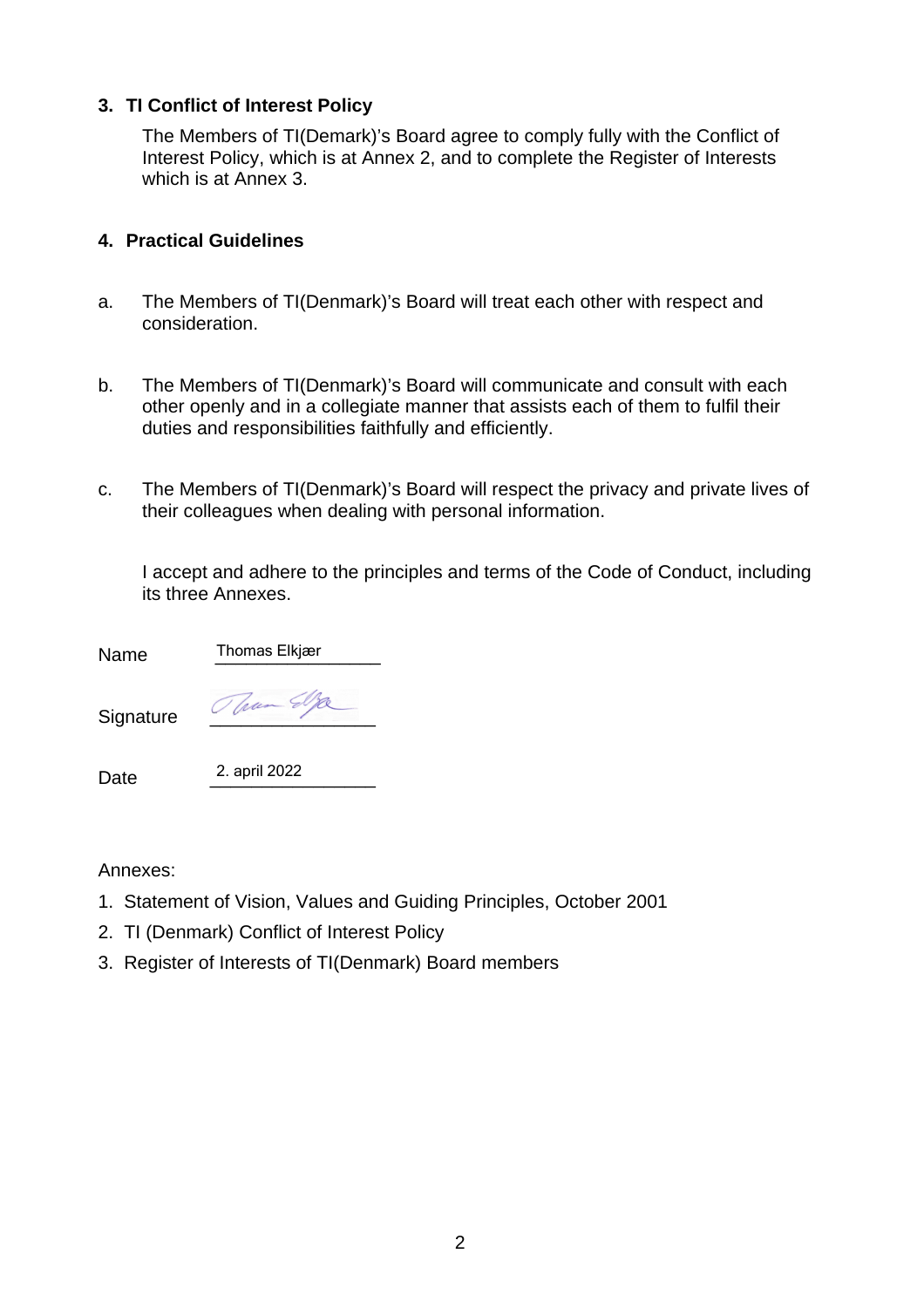Annex 1

#### **TI Statement of Vision, Values and Guiding Principles**

Adopted by the Annual General Membership Meeting in Prague, 06 October 2001.

#### **Our Vision**

 A world in which government, politics, business, civil society and the daily lives of people are free of corruption.

#### **Our Values**

**Transparency** 

Accountability

Integrity

**Solidarity** 

Courage

**Justice** 

**Democracy** 

#### **Our Guiding Principles**

We are a civil society organization committed to respecting the following principles:

- 1. As coalition builders, we will work cooperatively with all individuals and groups, with for profit and not for profit corporations and organizations, and with governments and international bodies committed to the fight against corruption, subject only to the policies and priorities set by our governing bodies.
- 2. We undertake to be open, honest and accountable in our relationships with everyone we work with and with each other.
- 3. We will be democratic, politically non partisan and non sectarian in our work.
- 4. We will condemn bribery and corruption vigorously and courageously wherever it has been reliably identified, although we ourselves do not seek to expose individual cases of corruption.
- 5. The positions we take will be based on sound, objective and professional analysis and high standards of research.
- 6. We will only accept funding that does not compromise our ability to address issues freely, thoroughly and objectively.
- 7. We will provide accurate and timely reports of our activities to our stakeholders.
- 8. We will respect and encourage respect for fundamental rights and freedoms.
- 9. We are committed to building, working with and working through national chapters world wide.
- 10. We will strive for balanced and diverse representation on our governing bodies.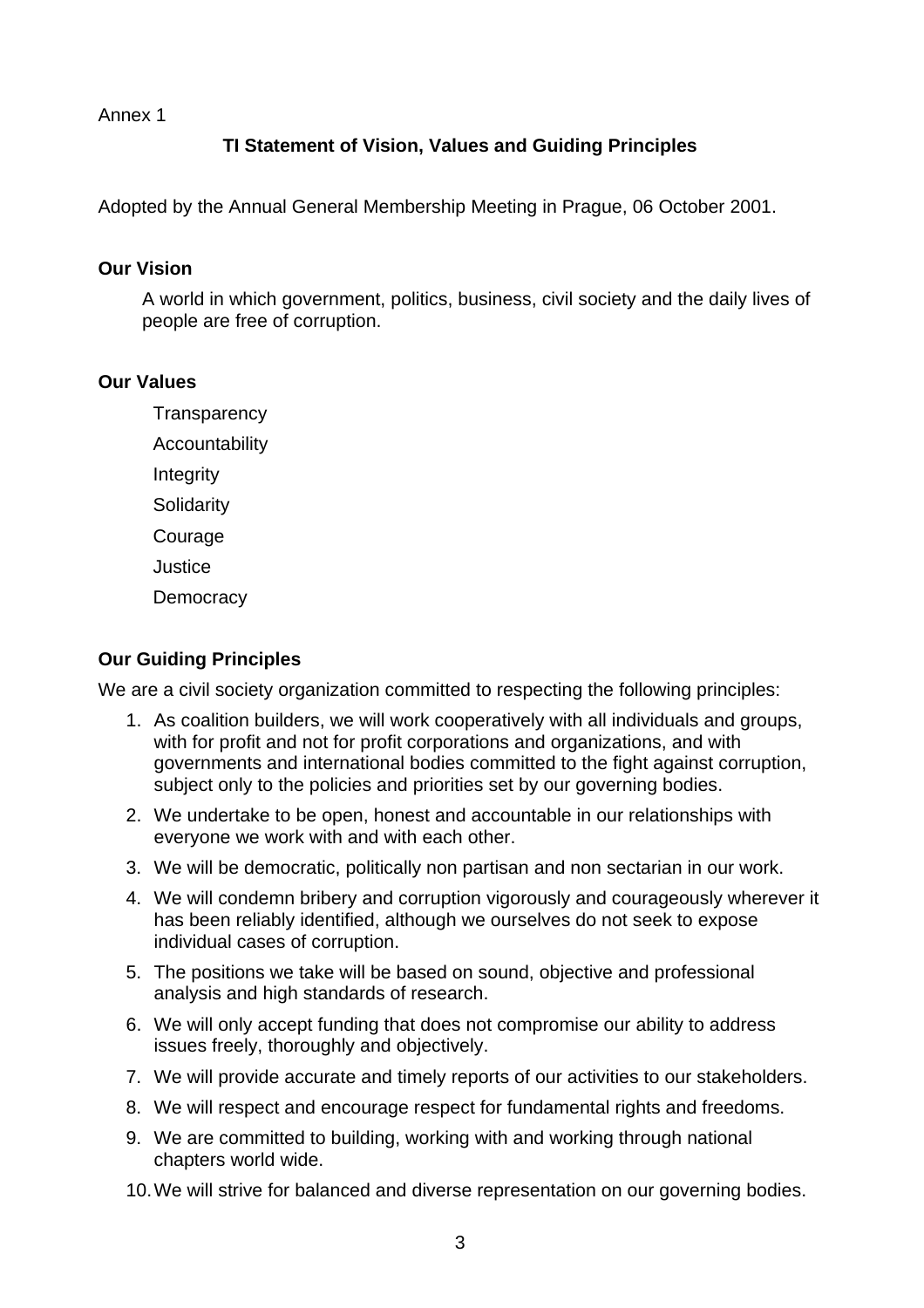#### ANNEX 2

#### **TI(Denmark) Conflict of Interest Policy**

#### **Background**

Conflicts of interest may arise from time to time in the course of the activities and decisions of persons associated with Transparency International (Denmark) (TI(DK)) as a Board member or staff member These conflicts of interest may arise in their work for the TI movement with regard to pecuniary or financial interests, or interests that impede them in their duty to act in the best interests of TI(DK) and the wider TI movement.

#### **1. Applicability**

This policy applies, except as otherwise stated, to every person associated with TI(DK) as a Board member or staff member , The "interests of any person associated with TI(DK)" include the interests of that person's spouse or partner.

#### **2. General Policy**

- a. Every person associated with TI(DK) (as defined in paragraph 1) must avoid or manage any potential, real or perceived conflict of interest (*inter alia* by refraining from any decision making or voting on matters subject to a potential conflict of interest), and openly acknowledge any potential or actual conflict of interest which arises through his/her association with TI(DK).
- b. Members of the Board of TI(DK),and staff shall declare their financial and non-financial interests which could potentially lead to or could be perceived as a conflict of interest. Such declaration shall be made by way of a register, which shall be open to the public. Where there are personal safety or similar serious concerns about full publicity, parts or even the whole of the declaration should be submitted to the Chair of TI(DK)'s Ethics Committee (see para.7), who shall hold it, and act upon it as appropriate, in confidence.
- c. TI(DK)'s efforts to raise the ethical standards of government officials, business people and other individuals could be compromised by any ethical lapses on the part of its Board members and staff members. It is essential that everyone associated with TI(DK) (as defined in para.1) be highly sensitive to potential conflicts of interest.

#### **3. Remunerated Work Contracts and Consultancies**

a. Members of TI(DK)'s Board or companies or other organisations with which such Members are currently affiliated, may not perform remunerated work for TIDK). However, in exceptional circumstances,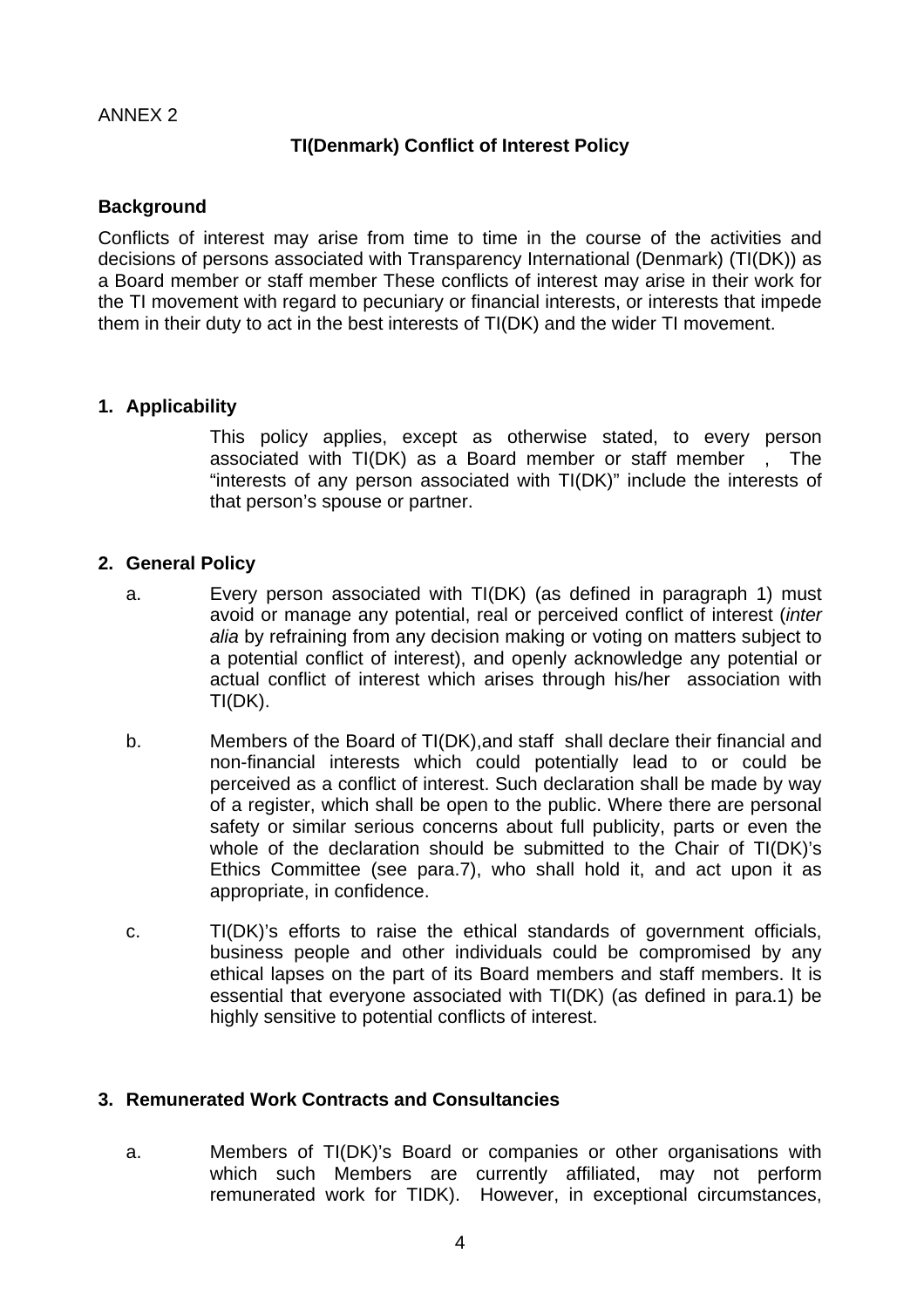when agreed by the Board d member may be remunerated for work relating to an approved TI(UK) project which is clearly distinct from his/her role as a Board member.

- b. Members of TI(DK)'s Board, or companies or other organisations with which such members are currently affiliated, may apply and compete for remunerated work contracts with any National Chapter or with the TI Secretariat, provided they are not offered any advantages over any competitors with respect to being awarded or carrying out such work. They must not utilize privileged information for personal benefit and do everything reasonable to contradict the perception of having utilized privileged information; in addition, they will not exercise their Board function to the extent it relates to the conditions of the contract or the selection or supervision of such contract. In other words, they do not need to be disqualified in such cases because of their affiliation with TI(DK), but neither may they be given the "inside track".
- c. When doing non-TI related work, TI(DK) Board members or their companies shall not utilise privileged TI(DK) information for personal benefit.
- d. TI(DK) will be transparent in its decision-making processes when commissioning paid work.

#### **4. Gifts and Entertainment**

No person associated with TI(DK) shall accept any gift, entertainment, loan or anything else of value from any organisation or individual if it could be reasonably construed or perceived that the gift is motivated by a wish to influence TI(DK) and/or the TI movement.

#### **5. How to Deal with a Possible Conflict of Interest**

- a. Potential conflicts of interest should be identified and declared by the person in potential conflict, or reported by others as soon as they become aware of such potential conflict of interest. If problems are identified before commitments are made or questionable actions have occurred, embarrassment can be avoided and alternatives can be explored.
- b. Such disclosure or report should be made to the Chair of TI(DK)'s Ethics **Committee.**
- c. The evaluation of a potential conflict of interest must be made by the Ethics Committee of TI(DK)'s Board (see para. 7) or by un-involved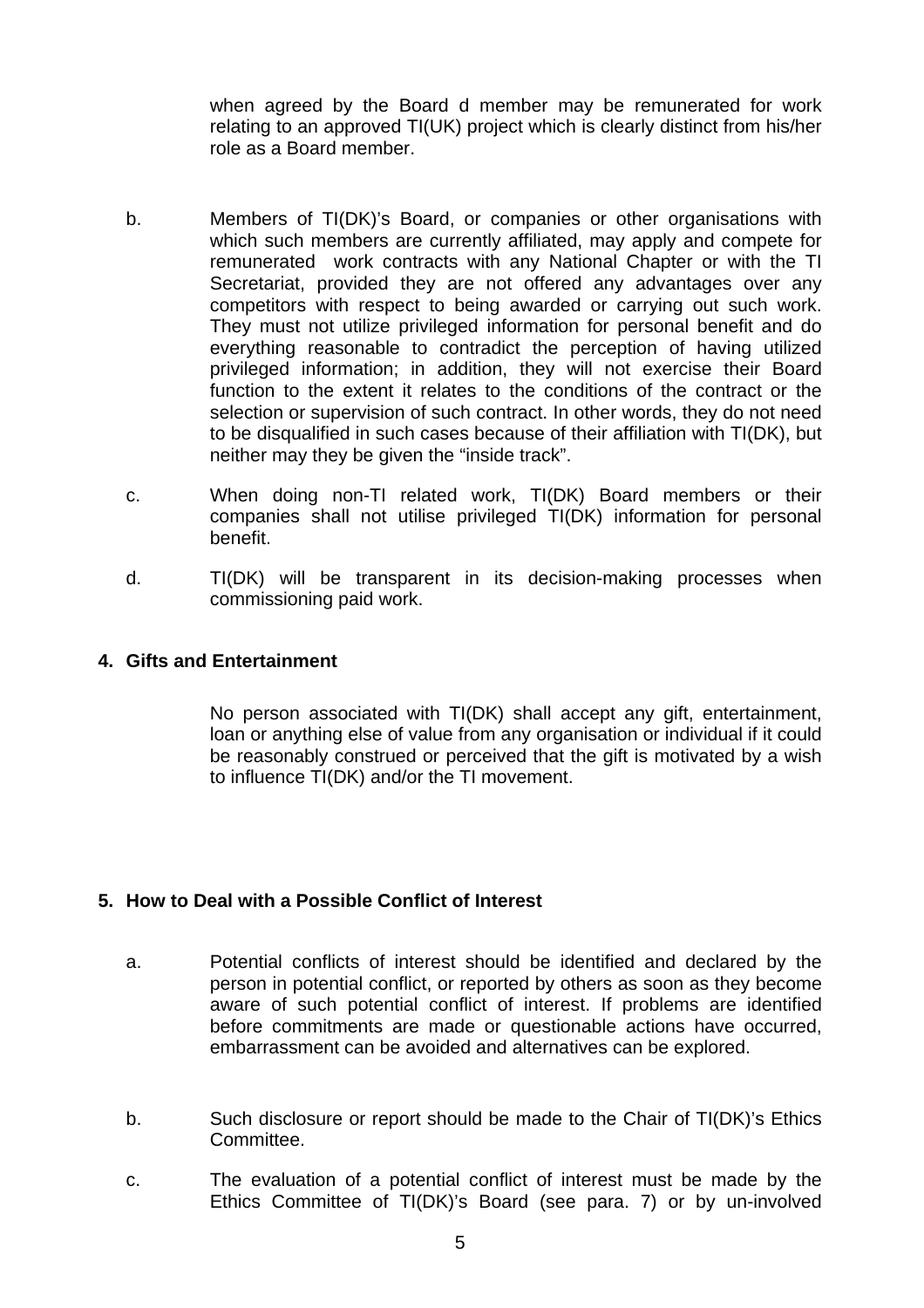individuals such as members of the board. The evaluation may determine the absence of a conflict of interest, or it may lead to the conclusion that (i) the person facing a potential conflict of interest should not go ahead with the evaluated activity or that (ii) he/she should recuse him/herself from participating in decision making by TI(DK) with reference to the matter in conflict.

d. The Chairperson of TI(DK)'s Board is responsible for ensuring that all persons associated with TI(DK) (as defined in para. 1) are made aware of the policy and procedures regarding potential conflicts of interest. This Code of Conduct/Conflict of Interest Policy should be brought to the attention of TI(DK)'s members through electronic or other means.

#### **6. Disclosure of Payments**

When a TI National Chapter or the TI Secretariat makes payments – excluding approved expenses and per diems for Board or project-related business – to a member of TI(DK)'s Board, this should be declared in full in the annual accounts and annual report of TI(DK).

#### **7. TI(DK) Board's Ethics Committee**

TI(UK)'s Board shall establish an Ethics Committee for the purpose of providing advice on ethical questions to anybody associated with TI(DK).

#### **ANNEX 3**

### **Register of Interests of TI(DK)**

- 1. Each Member of TI(DK)'s Board and staff shall declare in this Register any and all interests that could potentially lead to, or could be perceived as, a conflict of interest. Such interests shall include, but not be limited to:
- a. any material affiliation (employment or directorship) with a public or private company or other organization, including longer-term or frequent relationships but excluding one-off short-term consultancies;
- b. any non-remunerated affiliation with any public or private company or other organization that is relevant to TI(DK)'s work;
- c. significant (>5%) ownership or controlling position in any company or other organization;
- d. a list of any companies, organisations or government financial instruments in which a member has more than 5% of his/her total assets; and
- e. any public office.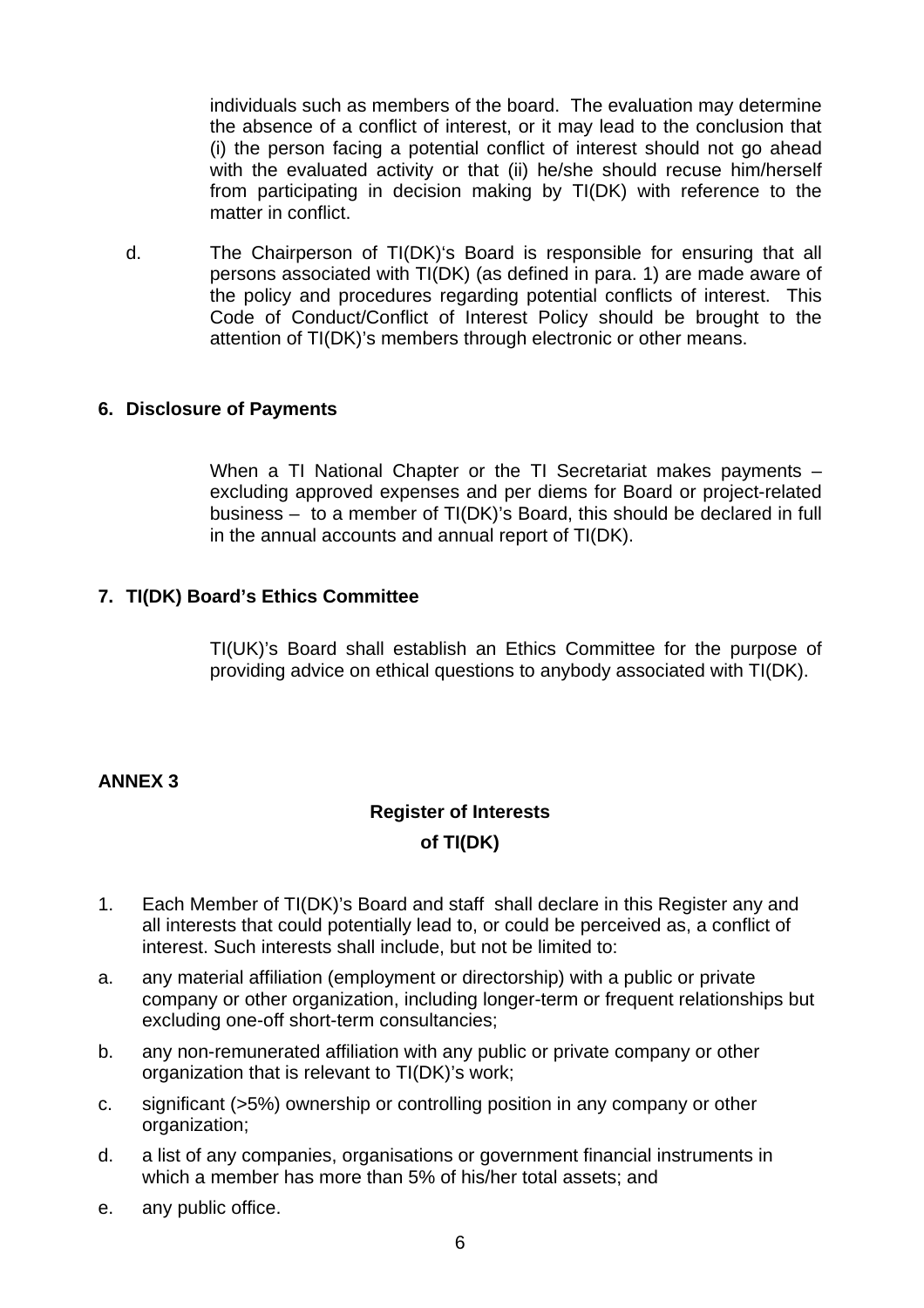- 2. As defined in para 1 of the Conflict of Interest Policy, the interests of Board Members, and staff shall include the interests of their spouses or partners.
- 3. As set forth in para. 2(b) of the Conflict of Interest Policy, this Register is open to the public.
- 4. The filing in this Register shall be made within six weeks of taking up the position of a Member of the Board or employed Director or Company Secretary and shall be updated in a timely fashion as changes occur.<sup>1</sup>
- 5. In case of doubt, all those required to register their interests may request advice from the Board Ethics Committee as to whether an "interest" that is subject to registration exists.

l

<sup>&</sup>lt;sup>1</sup> Those already serving as Board members, employed directors and Company Secretary shall complete this Register no later than a month after the Code/Conflict of Interest Policy comes into effect.